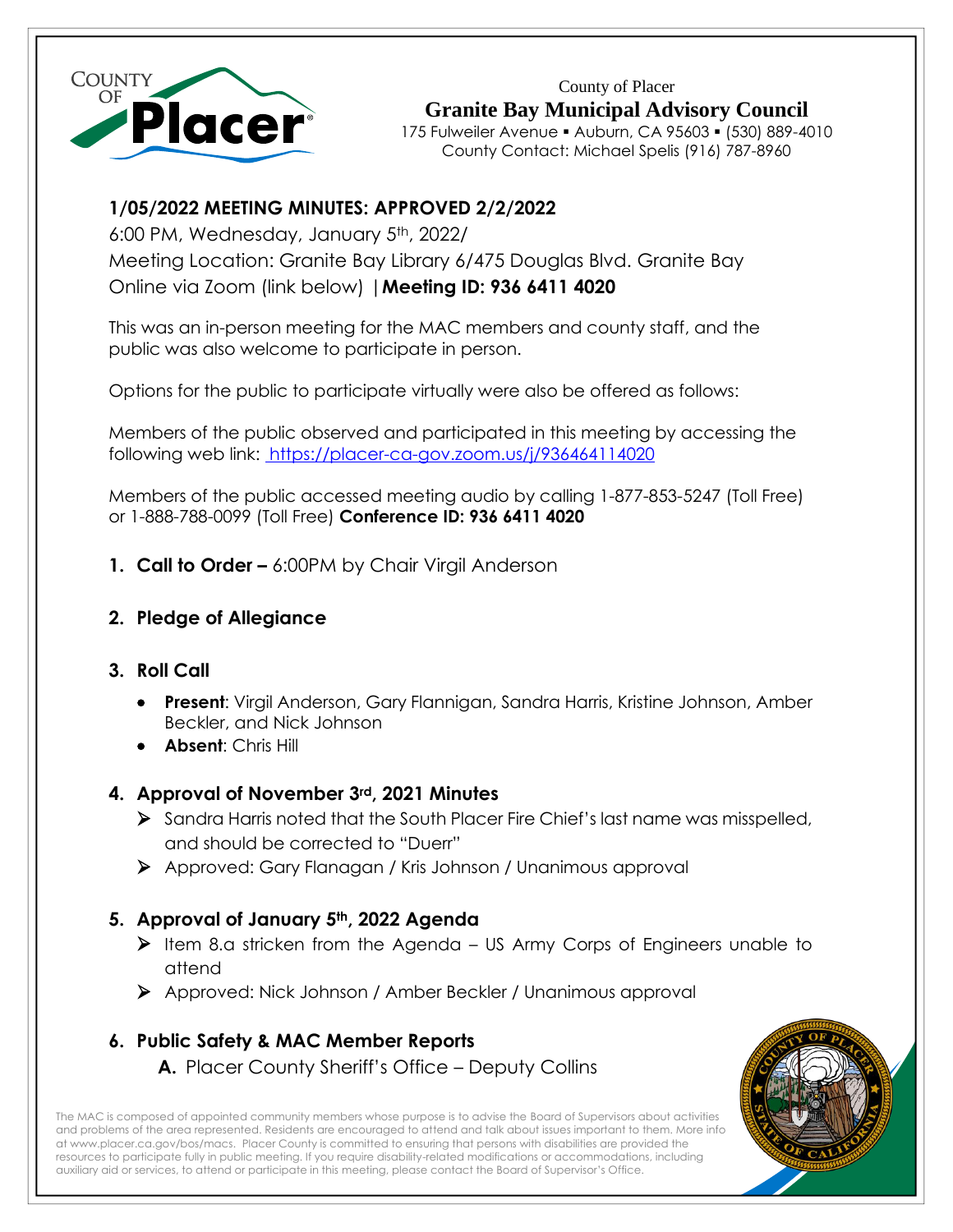- Previous month PCSO responded to 352 calls for service, 100 of which were proactive contacts
- **B.** California Highway Patrol Not present
- **C.** South Placer Fire Chief Mark Duerr
	- SPFD responded to 317 calls for service (72% medical, 5 fire, remaining good intent calls).
	- The December 2021 Santa By The Lake program was well received by the public and was very successful, with donations for this year doubling last year's.
	- Chief Duerr reminded the public to stay engaged with their Fire Department and that the Fire District regular Board meeting would occur.
- **D.** CalFire Ryan Woessner
	- CalFire is dealing with the aftermath of the recent severe winter storm
	- There are 8 stations fully staffed
	- There are approximately 6,000 Colfax/Alta/Dutch Flat residents without power
	- Take advantage of the weather conditions to collect burn piles and burn them
- **E.** MAC Member reports
	- None

## **7. Public Comment:**

- John Masha, Granite Bay resident since 1999 related an ongoing dispute he has with a neighbor.
- Gary Dahlbeck asked if anyone had information regarding the ongoing construction at the Country Gables shopping center.
- Diana Newman discussed concerns that residents of the Granite Bay Estates Mobile Home Park are having with the new ownership. She relates that rent has been increased dramatically, broken water mains go unrepaired and that there is a non-functional/incomplete gate at the entrance that is unsafe.
- Matt McCarty commented via zoom that there is unsafe traffic on eureka Rd. between Sierra College Blvd. and Wellington Way, including speeding

Granite Bay MAC Minutes · November 3, 2021 Page 2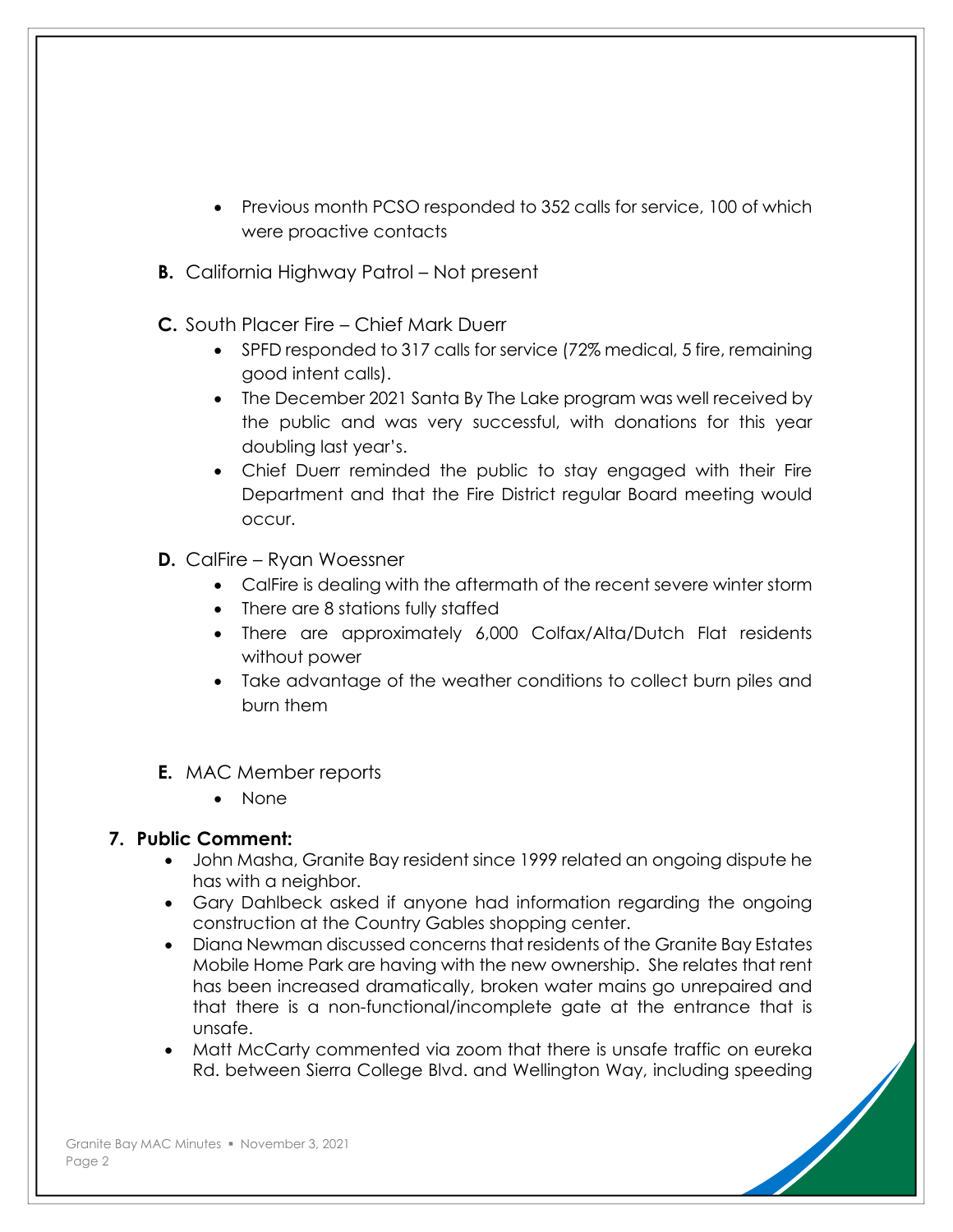and racing at night with 6 or more accidents occurring in the past year, with one accident causing the vehicle to travel into and across the landscaped shoulder/sidewalk. He would like to see a 4 way stop at Eureka & Hillsborough Dr.

• Cheryl Berkema commented via zoom that the Country Gables shopping center has applied for a variance to the sign ordinance to allow signage that is contrary to the Granite Bay Community Plan. She also mentioned that the last traffic survey was done in 2015 and is inadequate. A new traffic study should be required.

#### **8. Information Non-Action Items**

#### **A. Folsom Dam Raise Project**

Was stricken from the Agenda and will be rescheduled at a later MAC meeting.

#### **9. Action Items:**

#### **A. Selection of 2022 MAC Chair/Vice Chair and Committee Assignments**

There was discussion of chair and vice-chair assignments for the upcoming year, and action taken.

- ➢ Gary Flanagan made a motion to name Amber Beckler as Council Chair, seconded by Kris Johnson and approved by unanimous vote of the Council
- ➢ Sandra Harris made a motion to name Virgil Anderson as Vice-Chair. The motion died for lack of a second.
- ➢ Amber Beckler made a motion to name Kris Johnson as Vice-Chair, seconded by Nick Johnson, approved by a unanimous vote of the Council
- **B. At Large Planning Commissioner Zoning Text Amendment.** Discussion was had regarding a Zoning Text Amendment being proposed to the Placer County Code, Chapter 17, Article 17.60 pertaining to the two at-large Planning Commission Seats. George Rosasco was the County staff presenting the item.
	- ➢ Discussion surrounded the language of the proposed amendment regarding residency requirements. The sense of the council was that the language should be more specific.

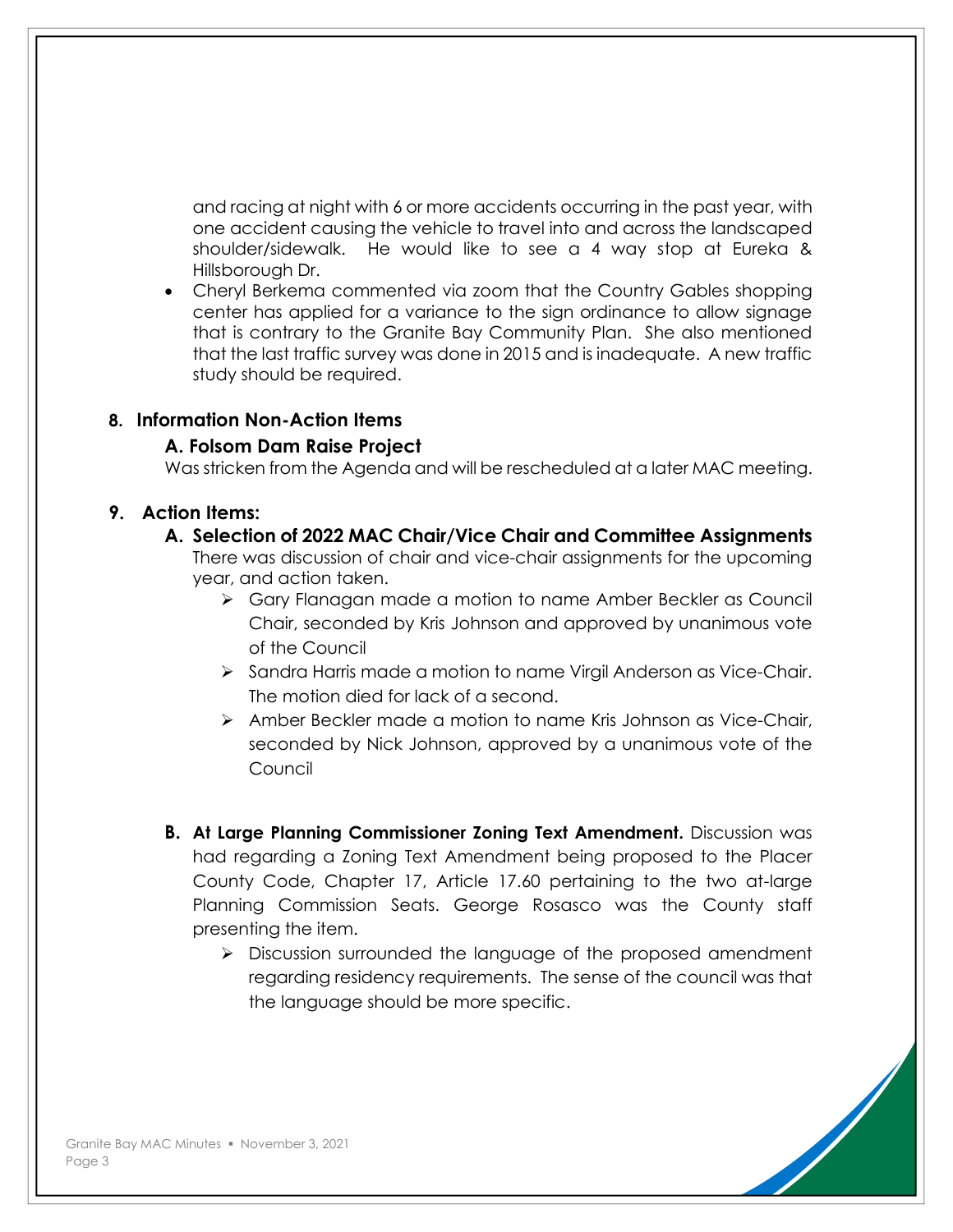- ➢ Nick Johnson proposed the following language: "The member at large representing the area of the County East of the Sierra Crest must be a full-time resident of Placer County, and must be at least a part time resident of the 5th Supervisorial District East of the Sierra Crest. The member at large representing the County West of the Sierra Crest must be a full-time resident of Placer County west of the Sierra Crest."
- ➢ Nick Johnson moved to adopt the Zoning Text Amendment with a recommendation to the Planning Commission to add the language revision. Gary Flanagan seconded, approved by unanimous vote.
- ➢ Michael Spelis was directed to draft a letter to the Planning Commission advising them of the Council's conditional approval and the new language recommendation.
- ➢ During public comment on this item Cheryl Berkema expressed objection the amendment citing lack of data to support the change.

## **10.Supervisor Report**

**A.** District 4 projects report

#### **Led by Supervisor Jones**

- Bayside's seven-acre redevelopment project is currently awaiting a noise and traffic study, and they are looking to come before the MAC and planning commission at a future meeting.
- The County is working on penalties for Rancho Del Oro for tree removal. It will come before the Board of Supervisors in February.
- Redistricting maps were reviewed 10/14/21 and Placer County BOS will discuss the maps at their upcoming meeting. On 11/30/21 the BOS will review all of the recommended maps. Maps may be viewed at placer.ca.gov/redistricting.

## **11.Subcommittee Reports**

**A.** Granite Bay Community Plan Committee update – Kris Johnson. The committee plans to focus on traffic issues

Granite Bay MAC Minutes · November 3, 2021 Page 4